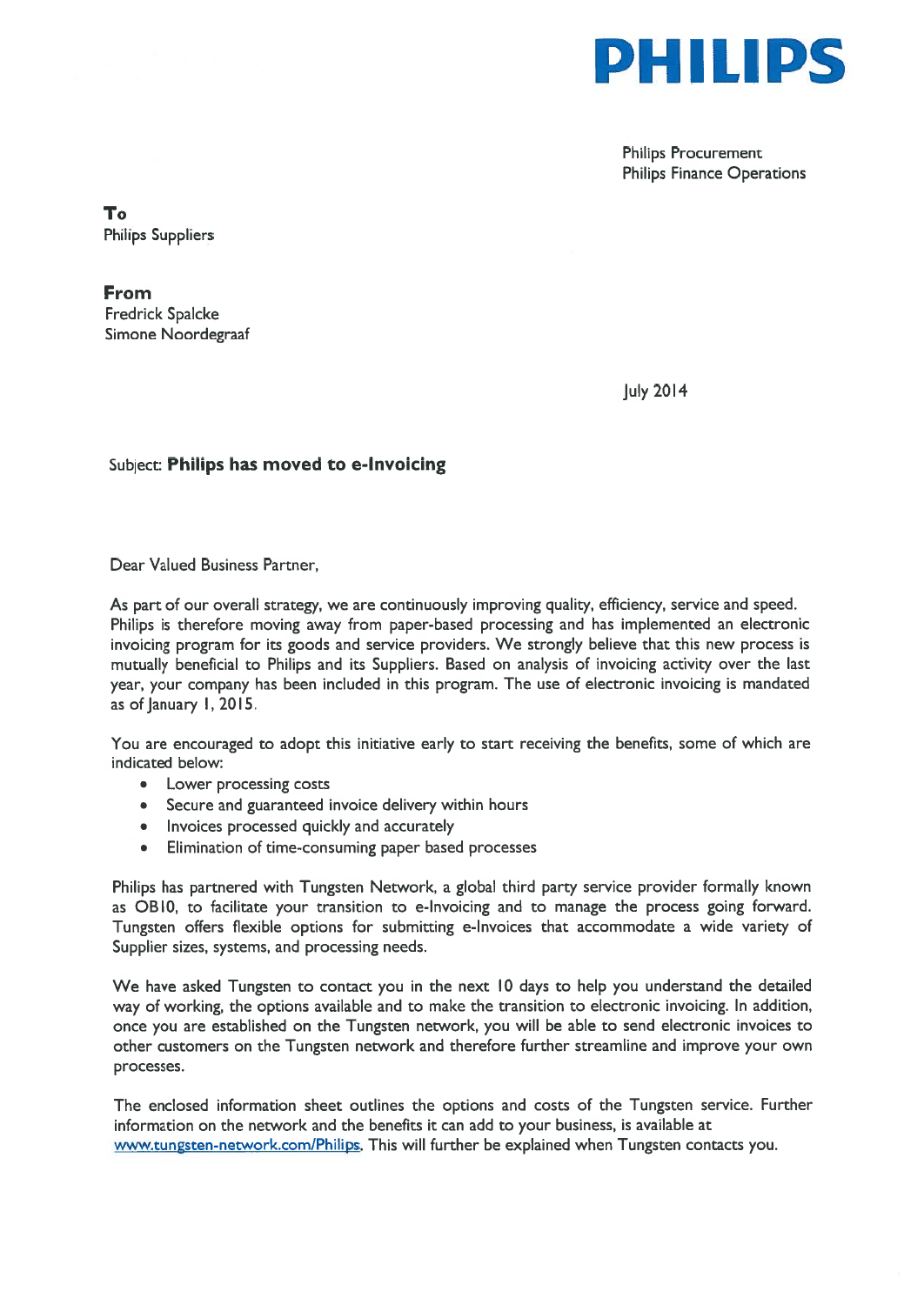

We strongly believe that this process is mutually beneficial to Philips and its Suppliers. From January 1, 2015 onwards Philips will no longer process paper invoices. We strongly advise you to join during the transition phase, in order to avoid that your company's invoices will be rejected.

Thank you in advance for your suppor<sup>t</sup> of this critical initiative, If you wish to contact Tungsten, simply email clientservices@tungsten-network.com. Alternatively, if you prefer to contact Philips about this reques<sup>t</sup> please direct your initial enquiry to your Procurement contact.

Regards,

f fyli*ft* 

Fredrick Spalcke Chief Procurement Officer Philips Procurement Shanghai **The Netherlands** 

P.P. Belle Spacen

Simone Noordegraaf Head of Philips Finance Operations Philips Finance Operations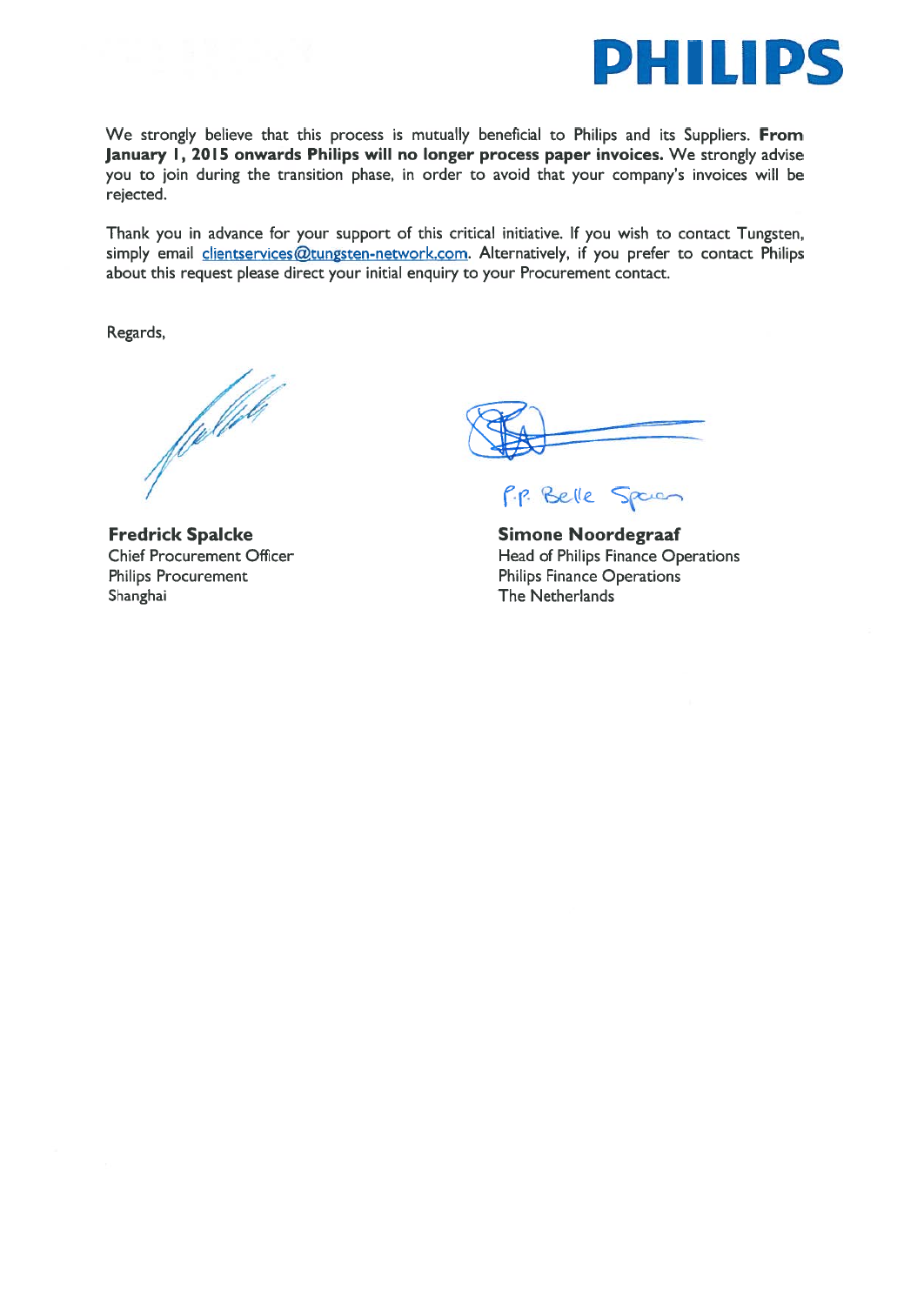# **PHILIPS**

## Frequently Asked Questions

#### What are the project timelines?

We are measuring electronic invoicing adoption among our Suppliers by the following milestones:

- **August 15th 2014** Tungsten to have received a test data file for the Integrated Solution
- **November Ist 2014 All invoices to be in electronic form and processed via Tungsten**

#### What happens if I miss the deadlines?

From January 1, 2015 onwards Philips will no longer process paper invoices. We strongly advise you to join during the transition phase, in order to avoid that your company's invoices will be rejected.

#### Why should I use Tungsten to send my invoices?

Tungsten is used by a number of companies. Once on the network, you will be able to send e-Invoices to other Buyers on the network, which will improve the efficiency of the process and reduce costs associated with paper invoices.

#### Is invoicing via Tungsten a requirement for doing business with Philips?

Philips is moving towards eliminating paper invoices and Tungsten e-Invoicing is one of the key channels that will be used. If you have received this letter, it signifies that you have been selected by your Philips Buyer to move to e-Invoicing, as it has been seen as the best channel for your company.

#### What are my benefits from using Tungsten?

- Secure and guaranteed invoice delivery, no more invoices getting lost in the post
- No more delays due to missing information, landing on the wrong desk or manual intervention
- It will take us less time to process your invoices and therefore we will be able to pay you on time. This is especially beneficial in combination with Supplier Financing, where fast invoice processing is a prerequisite.
- ANY-TO-ANY DATA FORMATTING Technology there is no need for additional software or hardware
- Higher processing transparency and better Cash Flow Management due to 24/7 access and reporting
- VAT compliant, regardless of where invoices are sent from or received
- Easy and cost efficient to send invoices at any time

#### Will electronic invoicing be a requirement for new tenders and new Suppliers?

Yes. Electronic invoicing via Tungsten will be included in the evaluation process for new Suppliers and tenders. For new contracts, Philips will include terms and conditions in contracts for future business, which will require Suppliers to use the Tungsten network.

#### Will I need to use this service if my account is currently paid on time?

Yes. Your use of the Tungsten service will ensure we continue to pay you on time.

#### What happens if I still send paper invoices?

While you are working with Tungsten to complete your registration we will be happy to continue to receive your paper invoices. We have set a deadline of November 1st 2014 for Suppliers to transition to the network. Once you are sending invoices via the Tungsten network please ensure you cease sending paper copies. From January 1, 2015 onwards Philips will no longer process paper invoices.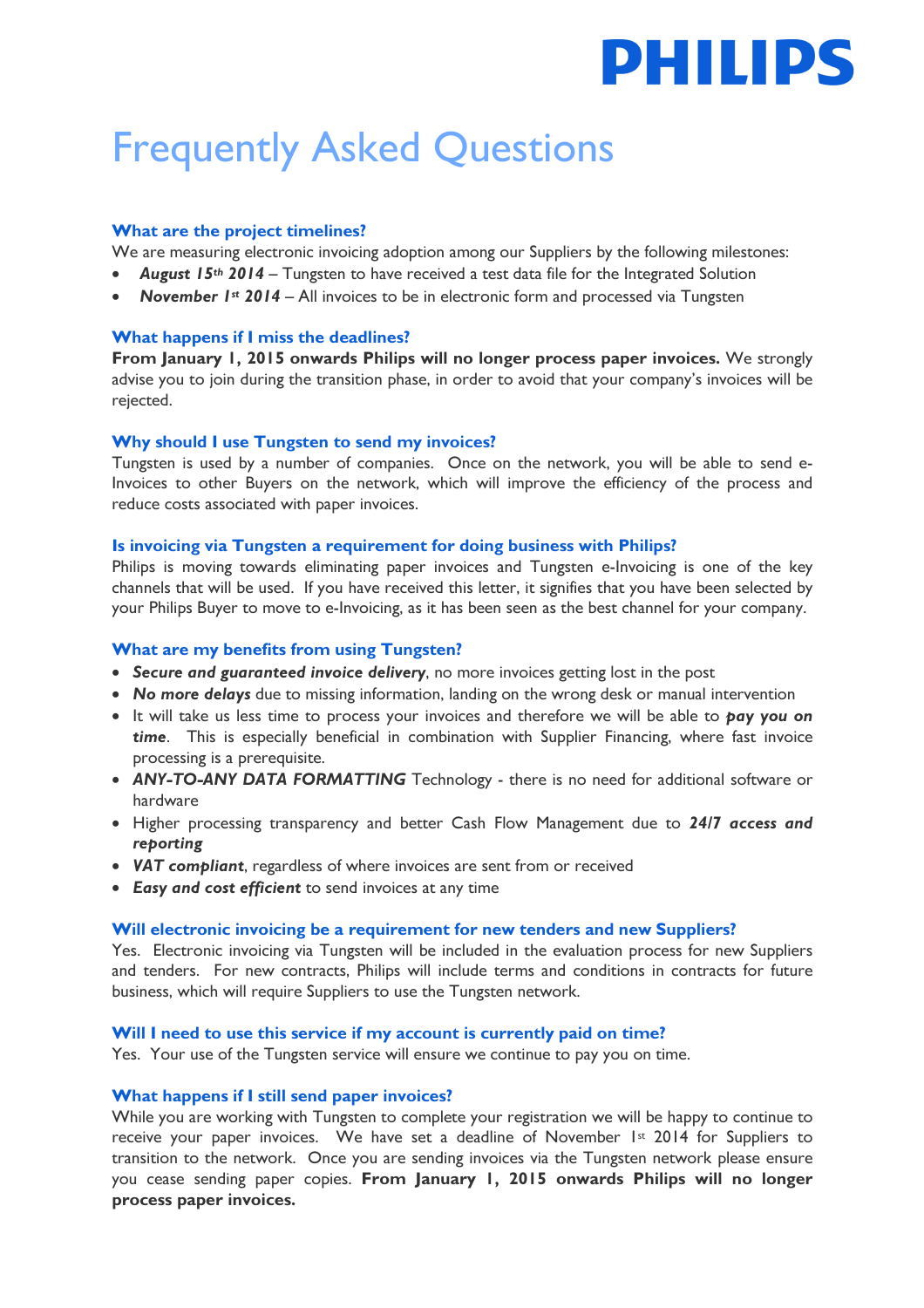

#### What is the impact if I am on Supplier Financing?

Tungsten e-lnvoicing will be a key improvement for Supplier Financing, as it will reduce the processing time significantly by removing the manual handling of paper invoices. Immediate processing of invoices is a prerequisite for Citibank to execute the payment according to the Supplier Finance agreement.

#### Can I receive my Purchase Orders via Tungsten?

Purchase order information will be sent electronically from Philips to Tungsten, and a series of checks will be performed by Tungsten to enhance invoice compliance and improve Philips' ability to process your invoice automatically.

All purchase order activity can be accessed via the Tungsten Portal for 24/7 review and reporting.

#### How will I benefit from the Purchase Order service?

The benefits you will gain include the knowledge that your invoice has met the compliance requirements set by Philips, ensuring your invoice is delivered directly into Philips accounting systems.

#### How does the PO Convert solution work?

For Suppliers who wish to create their invoices online, you can access the purchase order on the Tungsten Portal and 'flip' the PO to create your invoice directly from the PO information. This eases the creation of the invoice and ensures invoice and PO information is synchronized, enabling rapid invoice matching.

#### Are there fees associated with this service?

If you choose the Integrated Solution there is an annual membership fee plus a transaction fee. For the Web Portal, there is also a transaction fee depending on the volume of invoices, however, if you send 12 or less invoices a year, the Web Portal is free.

Please see the enclosed Options document for current pricing.

#### What does the membership fee for the Integrated Solution cover?

The membership fee covers the cost to Tungsten of setting you up on their network and the general costs of maintaining the network. This is a once a year cost irrespective of the number of your Customers that you service via the network.

#### Why doesn't Philips pay the fees?

To use the Tungsten service, we both pay a fee, as we will both benefit from the service. Please consider that you will save costs associated with paper, printing and posting when moving to e-Invoicing. Our analysis shows that moving to electronic invoicing will create savings for Suppliers by streamlining their processes and significantly reducing the time in which their invoices are paid.

#### Will Philips make payments using Tungsten?

Tungsten is not a payment platform. Philips will continue to use their current payment method.

#### Will I need to sign an agreement with Tungsten?

Yes, if you choose to use the Integrated Solution you will sign a specific agreement with Tungsten. If you choose to use the Web Form you will be required to accept the standard terms and conditions.

#### Do I need to install any software?

No. There is no software required. Tungsten provides an easy-to-use solution. Instead of mandating data types, Tungsten's ANY-TO-ANY DATA FORMATTING capability accepts invoices in any format and any file structure.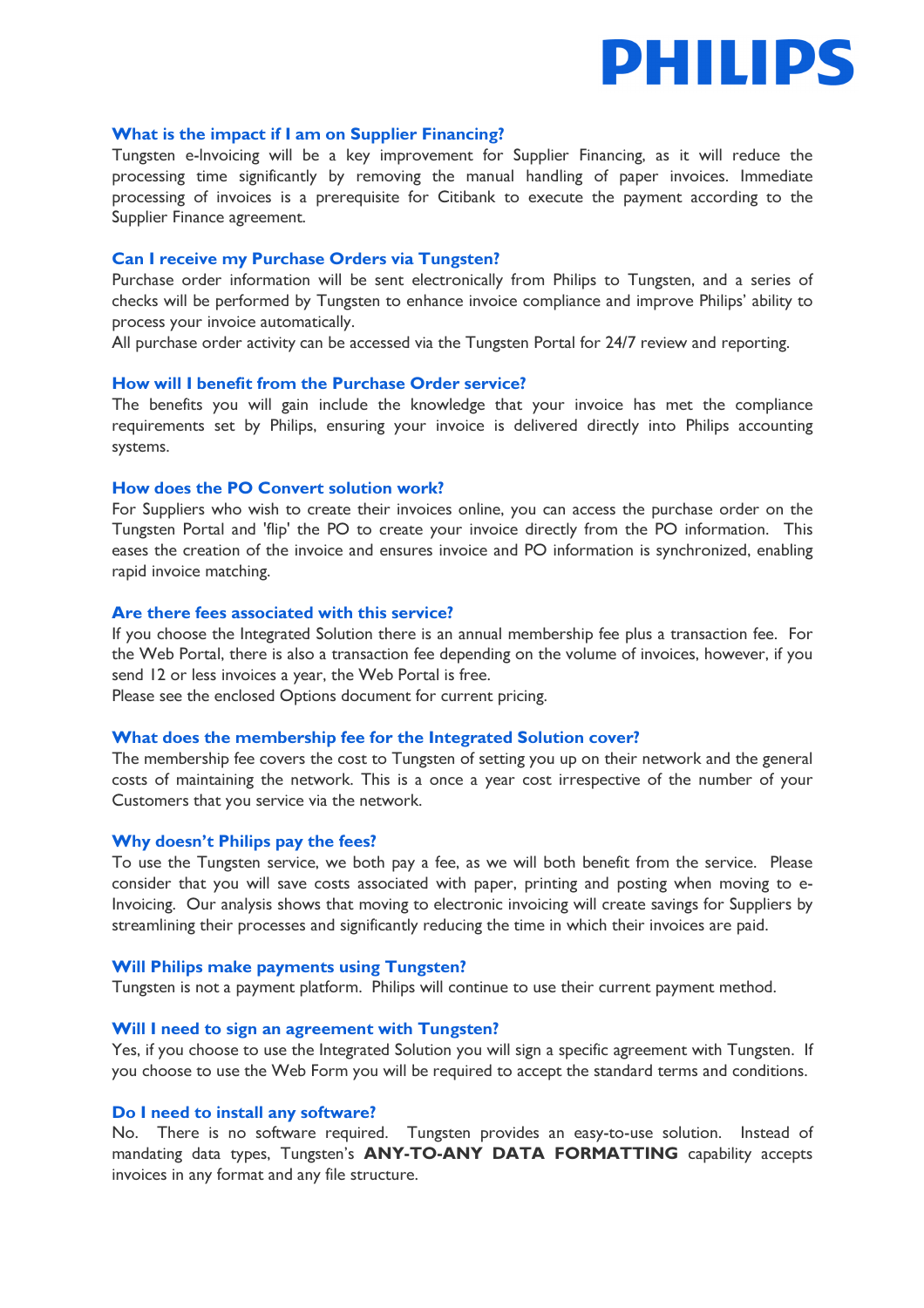

#### I already send some invoice data directly to other Customers; can I send EDI/XML Invoices directly to Philips?

EDI and XML are just data formats, as far as Tungsten is concerned; therefore you can use this preferred format to deliver the data to Tungsten if you choose to use the Integrated Solution. Philips will not take any electronic data directly from Suppliers as we take a single consolidated invoice file from Tungsten, which will contain invoices from all of our Suppliers.

#### I already have the facility to make invoices available to my Customers via the Internet, which enables them to view an image of an invoice on the web. Can I use this facility instead of Tungsten?

No, the Tungsten network ensures that Philips receives the data you send in a format that will upload to our accounting software and, where applicable, match to a goods receipt record. Offering Philips an image of the invoice or an option to download the data in a fixed format does not satisfy Philips's business processes.

#### What if I don't have a system capable of creating electronic invoices?

You can access the Tungsten secure web site and create invoices online using the Web Form. No software installation is required. All you need is an Internet connection and a standard browser.

#### Can I send electronic invoices using Tungsten to all of my Customers?

Yes. Once you are subscribed to the Tungsten network, Tungsten can enable you to send electronic invoices to any other Customers that are members of the network.

#### I am planning to change my Invoicing software soon; can I wait?

Our stated aim is to have all Suppliers registered and sending invoices by November 1st 2014. The Tungsten network accepts any incoming data formats, so you can join the network, send your invoices and when you are ready to use your new software, simply advise Tungsten of the changes to data output and they will make the necessary changes to the network, ensuring a smooth transition uninterrupted invoice delivery.

#### Can Tungsten offer assistance in multiple languages?

Yes, Tungsten provide Sales, Implementation and Support services in English, French, German, Dutch, Polish, Portuguese, Spanish and Italian. Tungsten also have local client services numbers for the following countries:

- Australia: +61 (0)1800035399
- Belgium: +32 (0)24031011
- Denmark: +45 (0)80885818
- Finland: +358 (0)800118871
- France: +33 (0)170708100
- Germany: +49 (0)692222220290
- Ireland: +353 (0)12477709
- Italy: +39 0236006340
- Malaysia: +60 (0)1800813158
- Netherlands: +31 (0)207121385
- New Zealand: +64 (0)800448121
- Singapore: +65 (0)8001204757
- Spain: +34 (0)914141472
- Sweden: +46 (0)850578418

Is there further information available on the Tungsten service? Yes, please visit www.tungsten-network.com/Philips.

How do I learn more about becoming a Buyer using the Tungsten service? Please visit www.tungsten-network.com.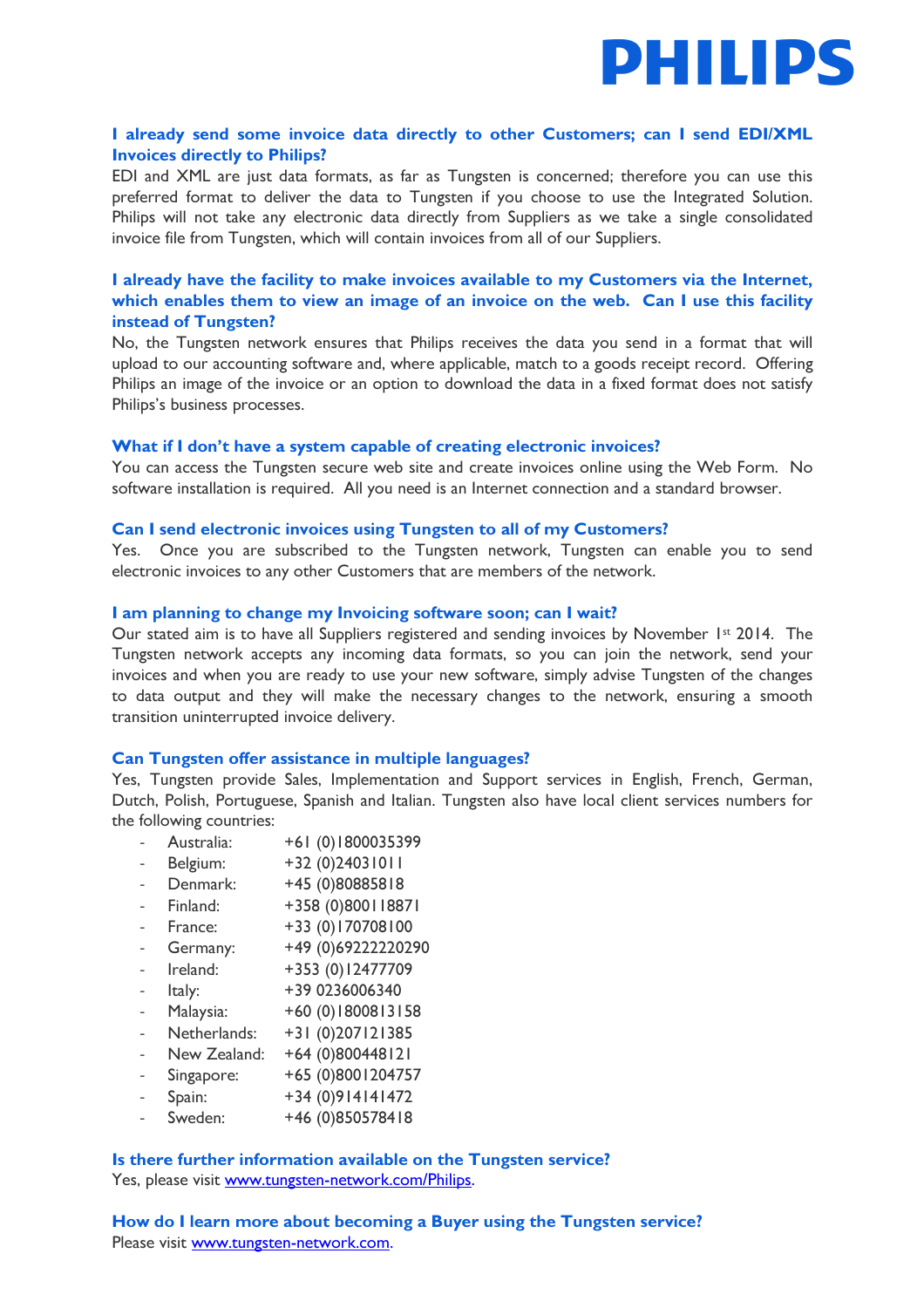

## e-Invoicing and an overview of your options

### Join Tungsten Network and benefit from:

- **Secure and guaranteed invoice delivery:** no more paper invoices getting lost in the mail
- **On-time payment:** your customers can process your invoices faster
- **No more delays:** invoices cannot be sent with missing information, cannot land on the wrong desk and do not need manual intervention
- **Secure online connection:** send invoices easily with no need for additional software or hardware
- **24/7 access and reporting:** enjoy higher processing transparency and better cash-flow management
- **Tax compliance:** guaranteed legal and tax compliance
- **Easy and cost-efficient** invoicing at any time

Tungsten offers two primary methods for sending invoice and credit transactions. You can either send a data file directly to the Tungsten Network using our Integrated Solution or create invoices online using the Web Form through the Portal.

This document explains how e-Invoicing works and the options available to you.

### How it works



By checking invoices for duplicates and ensuring they contain the information required by your customer, we ensure automated, straight-through processing and enable on-time payment. Through the Portal you have access to the invoice archive and a number of reporting functions.

Please read this document thoroughly before deciding whether **Integrated Solution** or **Web Form** submission through the Portal is the best option for your company.

NOTICE: The information within this document is proprietary to Tungsten and is intended for use by employees, business partners and customers. It may not be copied, duplicated, used in any way, or passed to any third party without the prior written consent of Tungsten.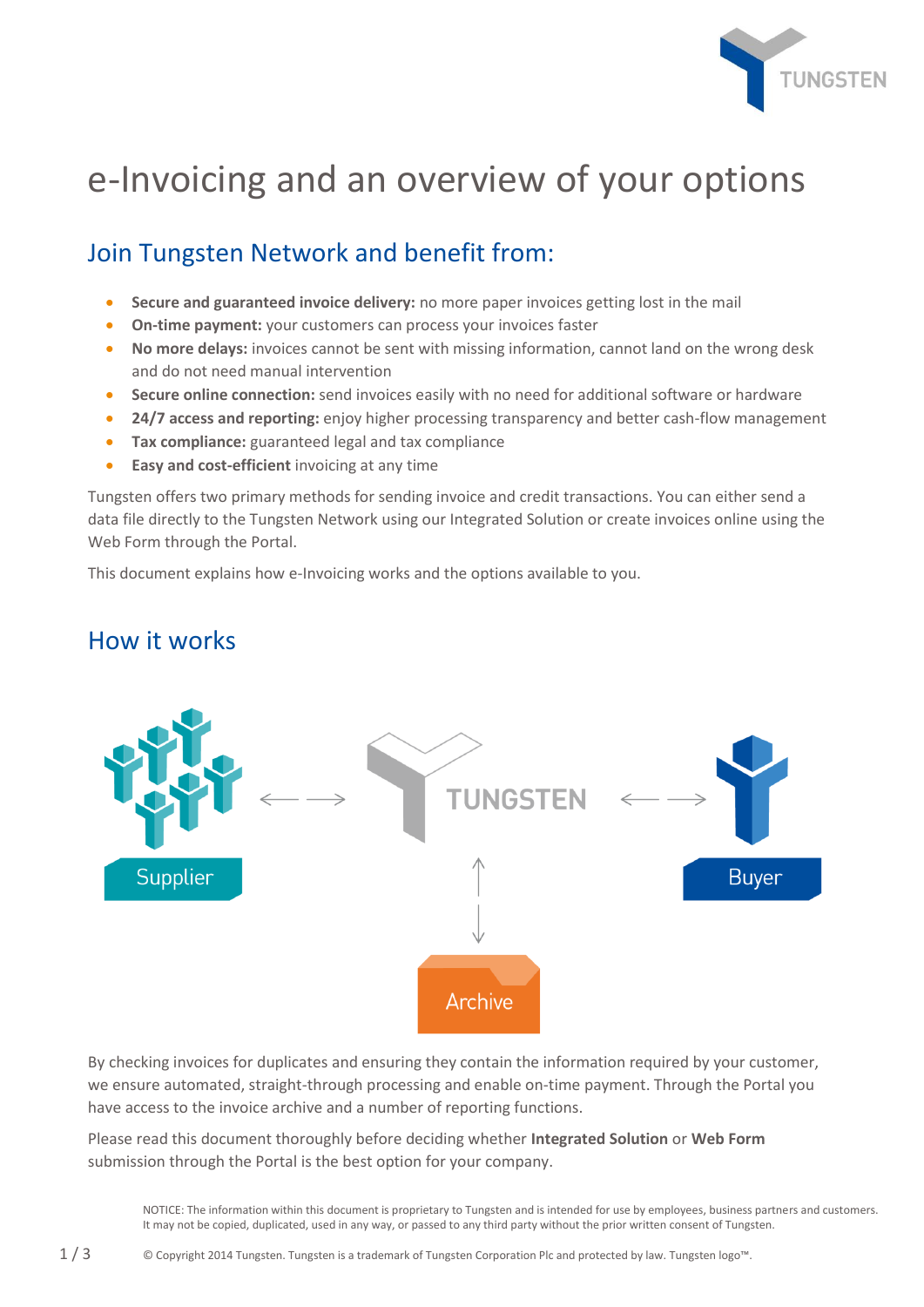

## 1. Integrated Solution: sending an extracted data file

The Integrated Solution gives you a fully automated process where invoice data is extracted directly from your billing system and delivered directly into your buyers' finance systems. This means:

- We process invoices in any consistent data file format and handle the data transformation based on your customer's requirements
- No need to install additional software or hardware
- You can send one consolidated data file for all your invoices
- Once on the network, you can easily connect and send invoices to other customers

## Costs for the integrated solution

| <b>Annual membership</b>         | \$850* |  |
|----------------------------------|--------|--|
| Per invoice transaction costs    |        |  |
| $1 - 20$ invoices per month      | \$0.67 |  |
| $21 - 100$ invoices per month    | \$0.55 |  |
| $101 - 500$ invoices per month   | \$0.40 |  |
| $501 - 2,000$ invoices per month | \$0.30 |  |
| 2001 + invoices per month        | \$0.22 |  |

\* Buyer connection fees will apply. The annual fee covers the creation and maintenance of your account for a single tax entity. Please note: transactions are charged on a monthly basis according to volume.

## Getting started with the Integrated Solution

Once your customer invites you to join the Tungsten Network, one of our onboarding experts will walk you through the registration process.

NOTICE: The information within this document is proprietary to Tungsten and is intended for use by employees, business partners and customers. It may not be copied, duplicated, used in any way, or passed to any third party without the prior written consent of Tungsten.